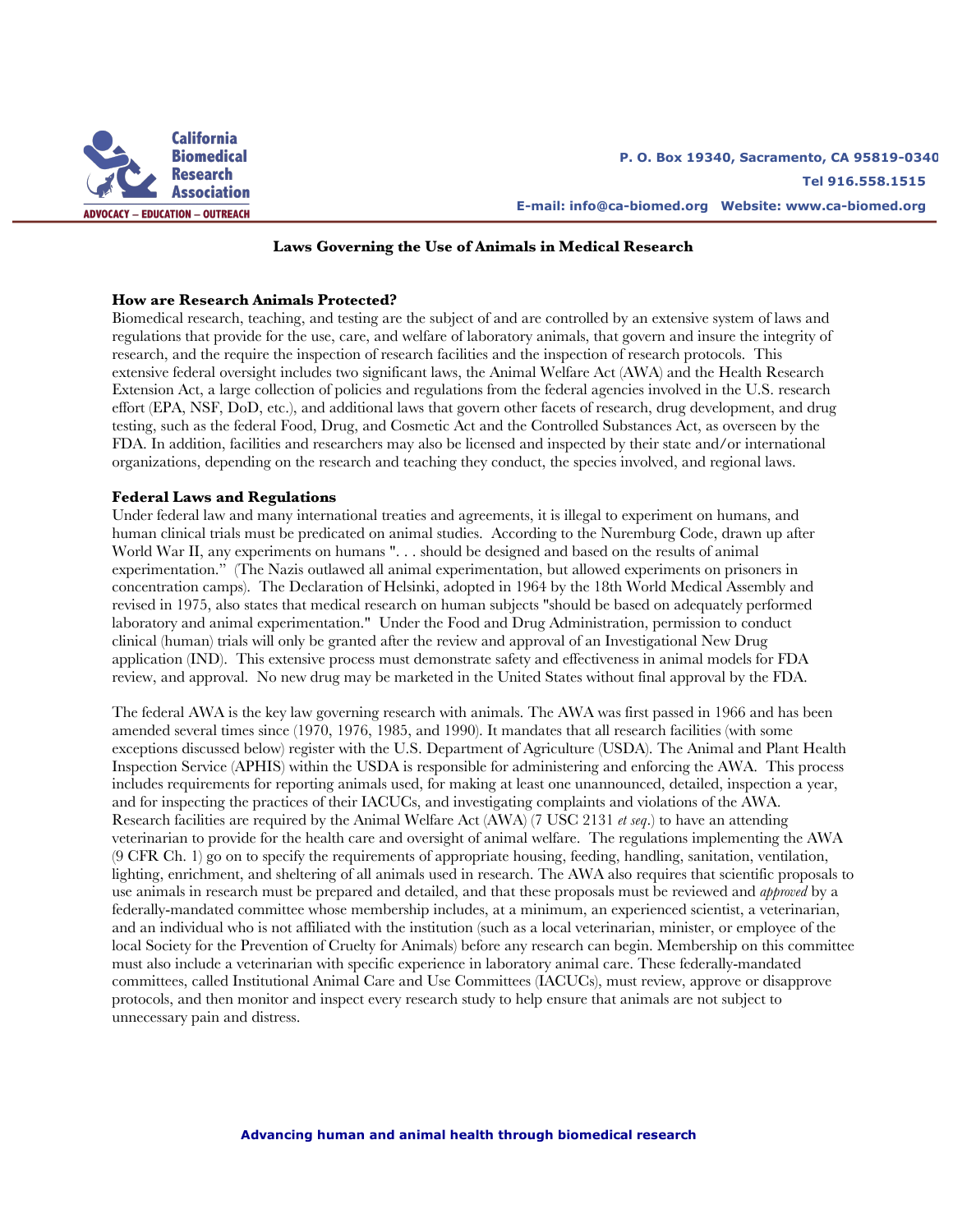Review committees are charged with keeping abreast of, and requiring research scientists to use, state-of-the-art methodology and protocol-design to prevent pain in laboratory animals, and the exploration and implementation of alternatives to animal use when possible. Guidelines for and specifications detailing the care and treatment of research animals, as enforced by the USDA, is the *Guide for the Care and Use of Laboratory Animals,* which is currently in its 8th edition.

The AWA also requires institutions to report the number of animals used in research and the number of animals that experience not only pain, but also distress, along with an explanation of why the research had to be performed in this manner. A veterinarian must also be consulted for such research. For additional information about the Animal Welfare Act and its regulations for biomedical research institutions the following websites are very useful. http://www.nal.usda.gov/awic/legislat/usdaleg1.htm and http://www.nal.usda.gov/awic/legislat/regsqa.htm

# **The Public Health Service Policy on Humane Care and Use of Laboratory Animals**

While the AWA covers the majority of research animals, it does not cover rats, mice, or birds. The Public Health Service Policy, however, specifically regulates the care and use of *all* vertebrate animals used in research, testing, and education, giving rodents and birds the same protections given other AWA species. The Health Research Extension Act (Public Law 99-158) of 1985 made Public Health Service (PHS) Policy the law, requiring all medical research funded through the National Institutes of Health (NIH) to conform to the PHS Policy. The NIH, which funds more than half of all medical research in the U.S, also conducts unannounced visits to ensure compliance with their regulations.

The Office for Laboratory Animal Welfare (OLAW) is the entity at PHS responsible for administration of PHS Policy as authorized by the Health Research Extension Act. PHS Policy consists of:

- A primary document, PHS Policy for Humane Care and Use of Laboratory Animals, which incorporates the U.S. Government Principles for the Utilization and Care of Vertebrate Animals Used in Testing, Research, and Training as a framework for the conduct of animal research;
- A second document, the *Guide for the Care and Use of Laboratory Animals* (known simply as the *Guide*), addresses institutional policies and responsibilities related to animal program operations including animal husbandry, the housing and caging environment, veterinary care, and many aspects of the physical plant (surfaces, heating, ventilation, and air conditioning).

Research facilities that receive such funding are required to file an Assurance with the Office of Laboratory Animal Welfare (OLAW) of the National Institutes of Health (NIH before carrying out any activities involving live vertebrate animals. This Assurance is a legal commitment that the facility will comply with the PHS Policy and the *Guide* and includes extensive descriptions of the institution's facilities, personnel, policies, equipment, etc., and in particular a description of its program of veterinary care. All vertebrate species are covered. An approved Assurance is a prerequisite for the award of federal research funding. Non-compliance with the Assurance may result in disqualification of the facility to receive federal research funds, and even withdrawal of funds already approved. There is also a possibility of prosecution under the Federal False Claims Act.

Under these agencies, like the AWA, each research facility must have an animal care and use committee (IACUC) that reviews every research project to ensure that animals are treated responsibly and humanely, and that oversee and evaluate all aspects of the institution's animal care and use program. The *Guide* also offers expert advice and the latest scientific research on how to care for various species of animals to meet scientific, technical, and humane standards, and provides guidelines for designing and operating an animal care program that fulfills the requirements of the AWA and the PHS Policy. Other federal funding agencies also require scientists to use the *Guide for the Care and Use of Laboratory Animals* to determine appropriate standards for animal care.

### **U.S. Government Principles for the Utilization and Care of Vertebrate Animals Used in Testing, Research, and Training**

These nine principals are the foundation for humane care and use of laboratory animals in this country. These principles were developed by the Interagency Research Animal Committee and adopted in 1985 by the Office of Science and Technology Policy.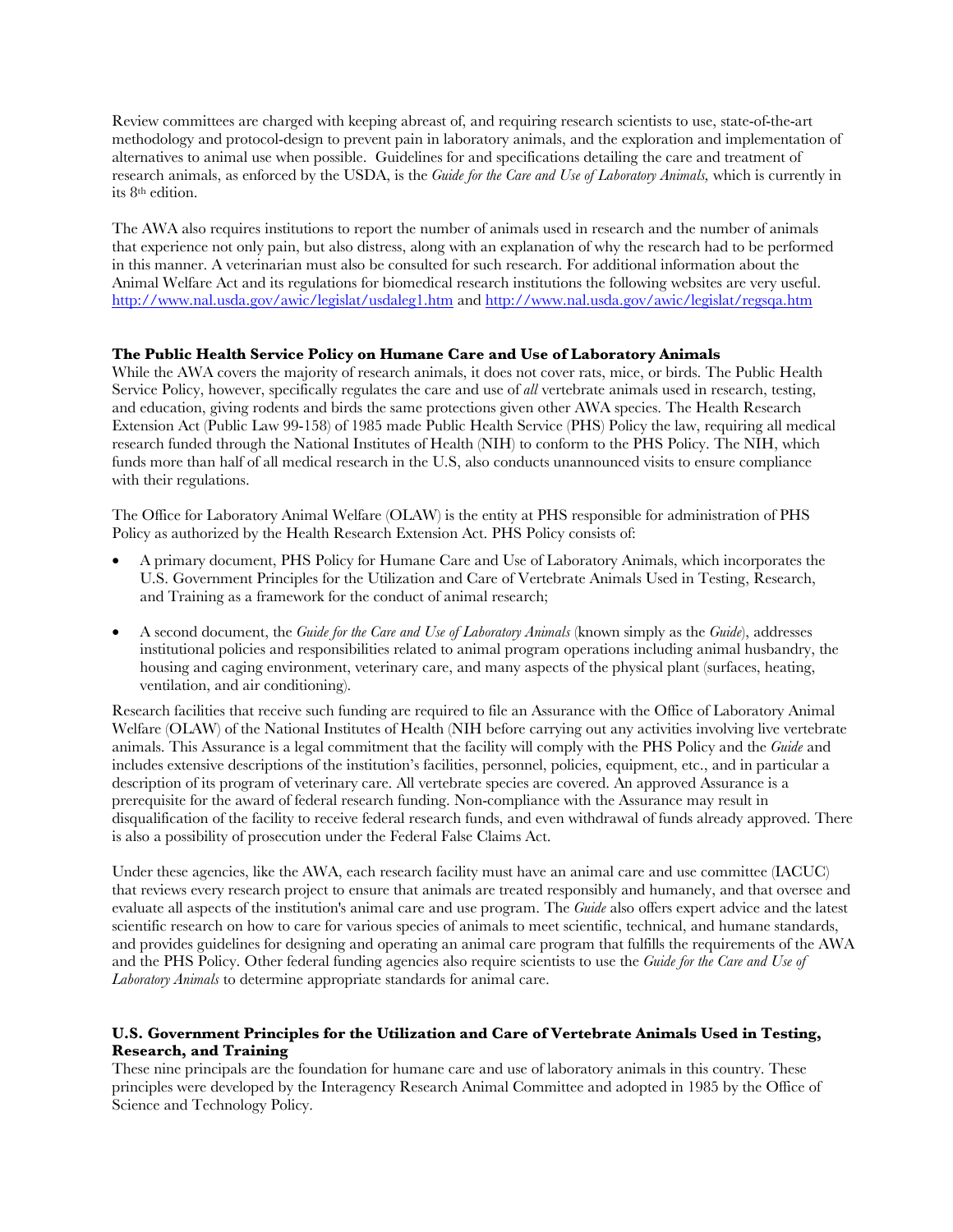### **U.S. Department of Defense (DoD)**

Intramural and extramural animal research supported by the U.S. Department of Defense (DoD) is governed by the Animal Welfare Act, applicable regulations of the Animal and Plant Health Inspection Service (APHIS), the Guide for the Care and Use of Laboratory Animals and the U.S. Government Principles for Animal Use (1985). DoD also has implemented animal research policies particular to the department and its extramural grantees in DoD Directive 3216.1, "Use of Laboratory Animals in DoD Programs" and the 1995 policy memorandum entitled "Department of Defense (DoD) Policy for Compliance with Federal Regulations and DoD Directives for the Care and Use of Laboratory Animals in DoD-Sponsored Programs". The 1995 DoD Directive increases and clarifies requirements for IACUC membership and directs all DoD animal facilities to apply for AAALAC accreditation. Service regulations implementing the Directive were revised and implemented in 2005. The Policy Memorandum outlines training requirements for IACUC members, implements standard formats for animal use protocols and IACUC inspection checklists, and implements a standard reporting requirement for all animal research to support DoD's publicly accessible Biomedical Research Database.

### **The U.S. Environmental Protection Agency (EPA)**

The U.S. Environmental Protection Agency (EPA) enforces "Good Laboratory Practice" (GLP) regulations that apply to all studies related to approvals of new pesticides or industrial chemicals "to ensure the quality and integrity of test data submitted to the Agency under the Federal Insecticide, Fungicide, and Rodenticide Act (FIFRA) and the Toxic Substances Control Act (TSCA)." The GLPs address all areas of laboratory operations, including provisions specifying standard operating procedures for the housing, feeding, handling and care of animals. The EPA compliance monitoring program inspects facilities, audits data and prepares detailed inspection reports. Noncompliance with GLPs can result in the federal agency's refusal to consider a study in support of an application; disqualification of the testing facility; or, in extreme cases, recommendation for criminal prosecution.

## **The Food and Drug Administration (FDA)**

The FDA enforces the Food, Drug, and Cosmetics Act an act that requires non-clinical (animal) safety and efficacy testing and reporting for human and animal drugs, medical devices/electronic medical products, diagnostic products, food additives and colors, and cosmetics. The FDA regulates all human-trials (clinical trails) of new drugs and devices, and requires extensive documentation in the form of an Investigational New Drug Application (IND) before allowing any clinical trials to begin. Part of the IND is evidence of safety and efficacy of the proposed product from pre-clinical (animal trails). Along with the EPA, the FDA sets Standards for Good Laboratory Practices (GLPs) and Good Manufacturing Practices (GMPs). GLP studies are required by the FDA for food and color additives, animal food additives, human and animal drugs, medical devices, and biological products.

## **USDA-NIH-FDA 2006 Memorandum of Understanding**

An MOU signed March 2006 between The Animal and Plant Health Inspection Service of the USDA and The Food and Drug Administration U.S. Department of Health and Human Services and The National Institutes of Health of the U.S. Department of Health and Human Services Concerning Laboratory Animal Welfare sets a framework for reciprocal cooperation that assists the listed agencies in promoting proper laboratory animal care and welfare. Implementation of this agreement is intended to maintain and enhance agency effectiveness while avoiding duplication of efforts to achieve required standards for the care and use of laboratory animals.

#### **State Laws and Regulations**

Research facilities that are registered with the USDA and/or hold a PHS Assurance are not required to register with the State of California, signifying the intent of the state to defer to federal regulatory authority in this area. Facilities within California that are not PHS Assured (they receive no funding from the NIH), and/or do not have species regulated under the AWA, however, must register with the State of California, Department of Public Health.

https://www.cdph.ca.gov/Programs/OSPHLD/LCS/Pages/LaboratoryAnimalUseApprovalProgram.aspx

In some cases, facilities must also obtain an additional permit from the Department of Fish and Wildlife and/or the Fish and Game Commission to conduct and house certain research species – species deemed "restricted" in California. See *California Code of Regulations*, TITLE 17, Div. 1, Chpt. 2 § 950 to 1021, and/or *California Code of Regulations*, Title 14, Div. 1, Sub 3. Chpt. 3. §671. The basis for the care and use of laboratory animals and regulation for facilities registered with the State of California is the the national *Guide for the Care and Use of Laboratory*